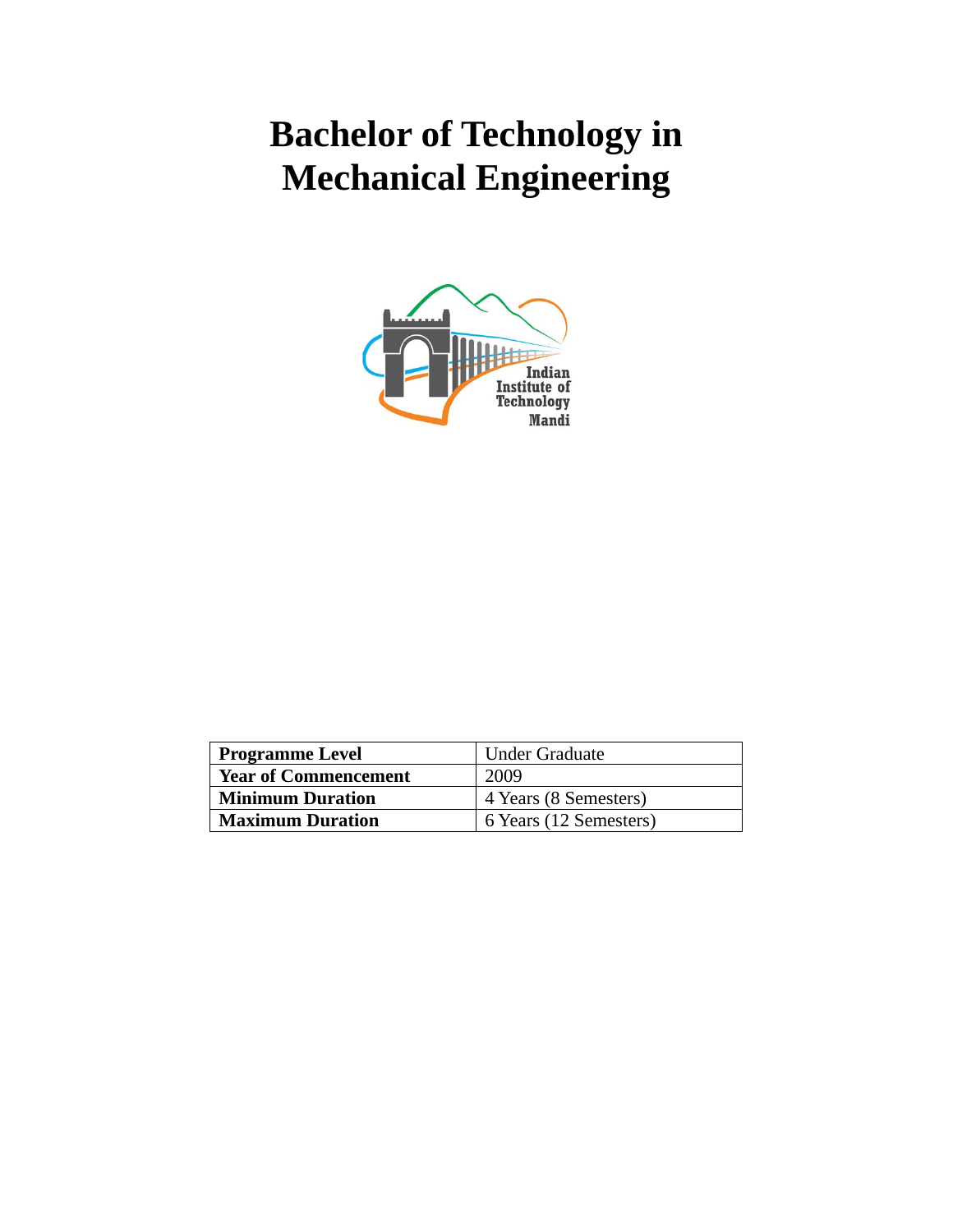### **Mechanical Engineering program at IIT Mandi**

Academic courses offered by IIT-Mandi for the B.Tech./B.Tech. (Honours) program are classified as Institute Core (IC), Discipline Core (DC), Discipline Elective (DE) and Free Elective (FE) courses. Hierarchically, IC courses provide a broader view of all engineering disciplines and IIT Mandi believes in making this learning process instrumental. Here, students are conceptualized with the fundamentals of these essential courses via theoretical approach and by conducting methodically structured experiments for same. These IC courses are offered during  $1<sup>st</sup> - 4<sup>th</sup>$  semesters of B. Tech. program.

The DC courses are focused more towards mechanical engineering subjects where the students explore core concepts in further depth. These DC courses are well structured and cover wide range of areas in mechanical engineering. They are offered between  $3<sup>rd</sup> - 7<sup>th</sup>$  semesters of the B. Tech. program along with few IC & DE courses. From the  $4<sup>th</sup>$  semester onwards, discipline elective (DE) courses are offered to the students giving them the option to choose from a long list of courses based on their interest; the list is presented in the latter part of this document. These course help the student gain more width into peripheral areas of mechanical engineering or attain further depth into advanced topics.

In the  $4<sup>th</sup>$  semester, students are offered with the design practicum course which is a flagship source offered by IIT Mandi. The students solve real-world engineering problems through product design and development in this practicum-based course. In this era of interdisciplinary technology, students are encouraged to credit courses apart from the core mechanical engineering subjects. These free electives (FE) are offered from the  $6<sup>th</sup>$  semester onwards. The students have full freedom choosing and registering for the FE courses.

Interactive Socio-Technical Practicum (ISTP) is offered during the  $6<sup>th</sup>$  semester. This course provides an opportunity for the students to explore deeper into the social problems of surrounding regions and propose socio-technical solutions to the same. The students can pursue an optional major technical project (MTP) in the final two semesters to utilize their engineering education for pursuing industry-relevant projects, with the guidance of faculty members.

In a nutshell, the mechanical engineering program of IIT Mandi offers state-of-the-art interdisciplinary education in the field, providing significant freedom to the candidates to pursue ancillary interests with options of minor degrees. With the vision of training the future mechanical engineers of India, the Mechanical Engineering program of IIT Mandi is designed, and regularly updated, to ensure that the students stay top on the technology and are ready to take up the challenges of the future.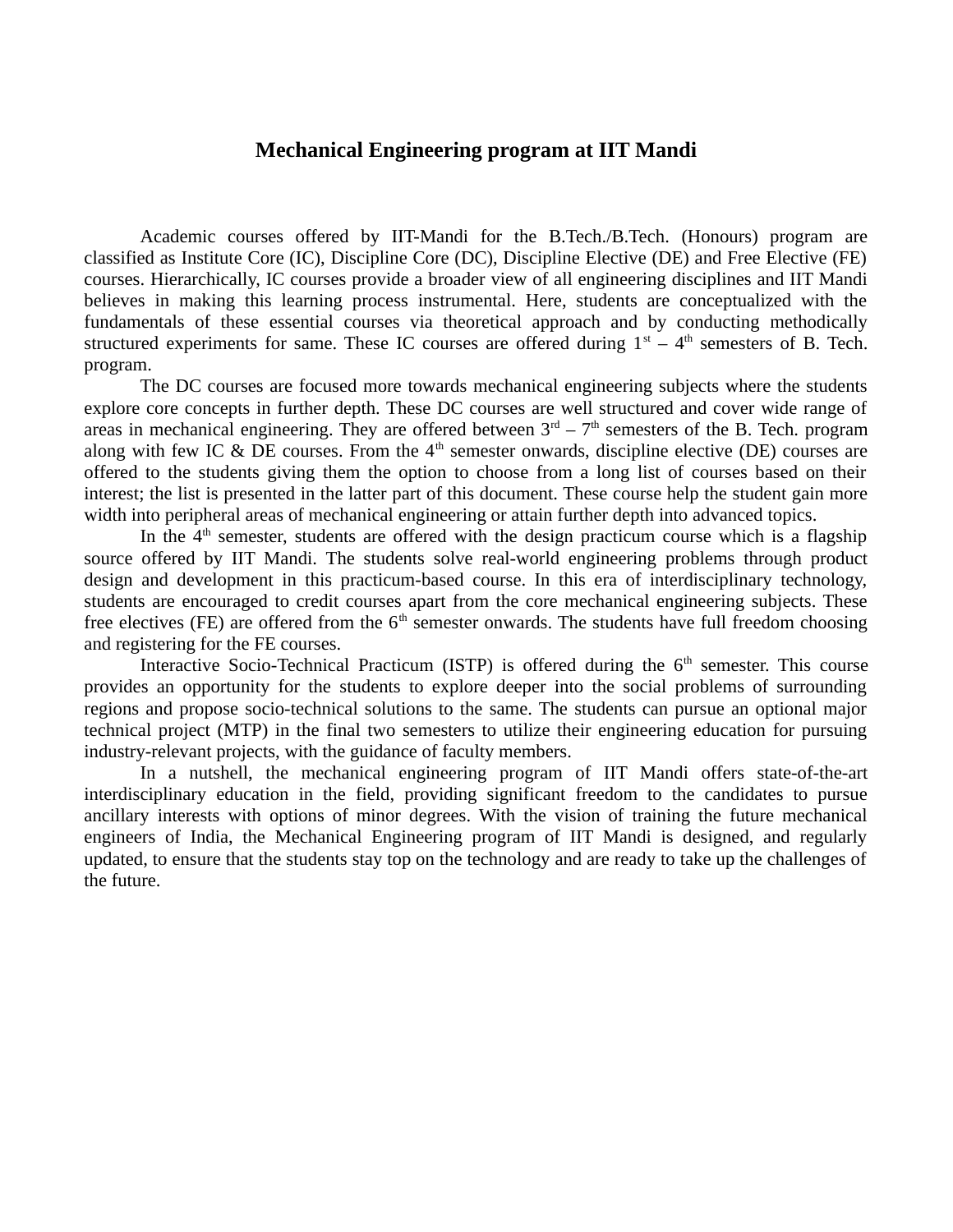## **Semester wise distribution of all courses (Minimum credit requirements for B.Tech. degree 160 credits)**

#### **Semester I**

| <b>Course Code</b> | <b>Course Name</b>                         | <b>Credits</b> |
|--------------------|--------------------------------------------|----------------|
| IC110              | Engineering Mathematics (Maths 1)          |                |
| IC <sub>152</sub>  | Data Science 1 (Basic computing - Python)  |                |
| IC160              | <b>Electrical Systems</b>                  |                |
| <b>IC160P</b>      | <b>Electrical Systems Lab</b>              |                |
| <b>IC140</b>       | <b>Graphics for Design</b>                 |                |
| IC101P             | Reverse Engineering                        |                |
| HS <sub>10</sub> X | <b>HSS - Creative Understanding Basket</b> |                |
| Total              |                                            | 19             |

#### **Semester II**

| <b>Course Code</b> | <b>Course Name</b>                          | <b>Credits</b> |
|--------------------|---------------------------------------------|----------------|
| <b>IC111</b>       | Linear Algebra (Maths 2)                    |                |
| IC141              | <b>Product Realization Technology</b>       |                |
| IC141P             | Product Realization Technology Lab          |                |
| IC <sub>161</sub>  | <b>Applied Electronics</b>                  |                |
| IC161P             | <b>Applied Electronics Lab</b>              |                |
| IC252              | Data Science 2 (Probability and Statistics) |                |
| IC142              | <b>Engineering Thermodynamics</b>           |                |
| HSXX1              | HSS - Language Competence Basket            |                |
| Total              |                                             |                |

#### **Semester III**

| <b>Course Code</b> | <b>Course Name</b>                                                      | <b>Credits</b> |
|--------------------|-------------------------------------------------------------------------|----------------|
| Science 1          | Applied Chemistry / Material Science / Mechanics of Particles and Waves |                |
| IC240              | Mechanics of Rigid Bodies                                               |                |
| IC.272             | Data Science 3                                                          |                |
| IC 230 Science 2   | Environmental Science / Biotechnology                                   |                |
| ME 205             | <b>Machine Drawing</b>                                                  |                |
| DE                 | Discipline Elective 1                                                   |                |
| HSXX <sub>2</sub>  | <b>HSS</b>                                                              |                |
| Total              |                                                                         | 21             |

#### **Semester IV**

| <b>Course Code</b>   | <b>Course Name</b>                                                      | <b>Credits</b> |
|----------------------|-------------------------------------------------------------------------|----------------|
| IC201P               | Design Practicum                                                        |                |
| IC $221$             | Electrodynamics                                                         |                |
| IC $222P$            | <b>Physics Practicum</b>                                                |                |
| Engineering Sciences | Measurement and Instrumentation/Signals and Systems/Continuum Mechanics |                |
| ME 210               | <b>Fluid Mechanics</b>                                                  |                |
| <b>DE</b>            | Discipline Elective 2                                                   |                |
| <b>HSS</b>           | <b>HSS</b>                                                              |                |
| Total                |                                                                         | 21             |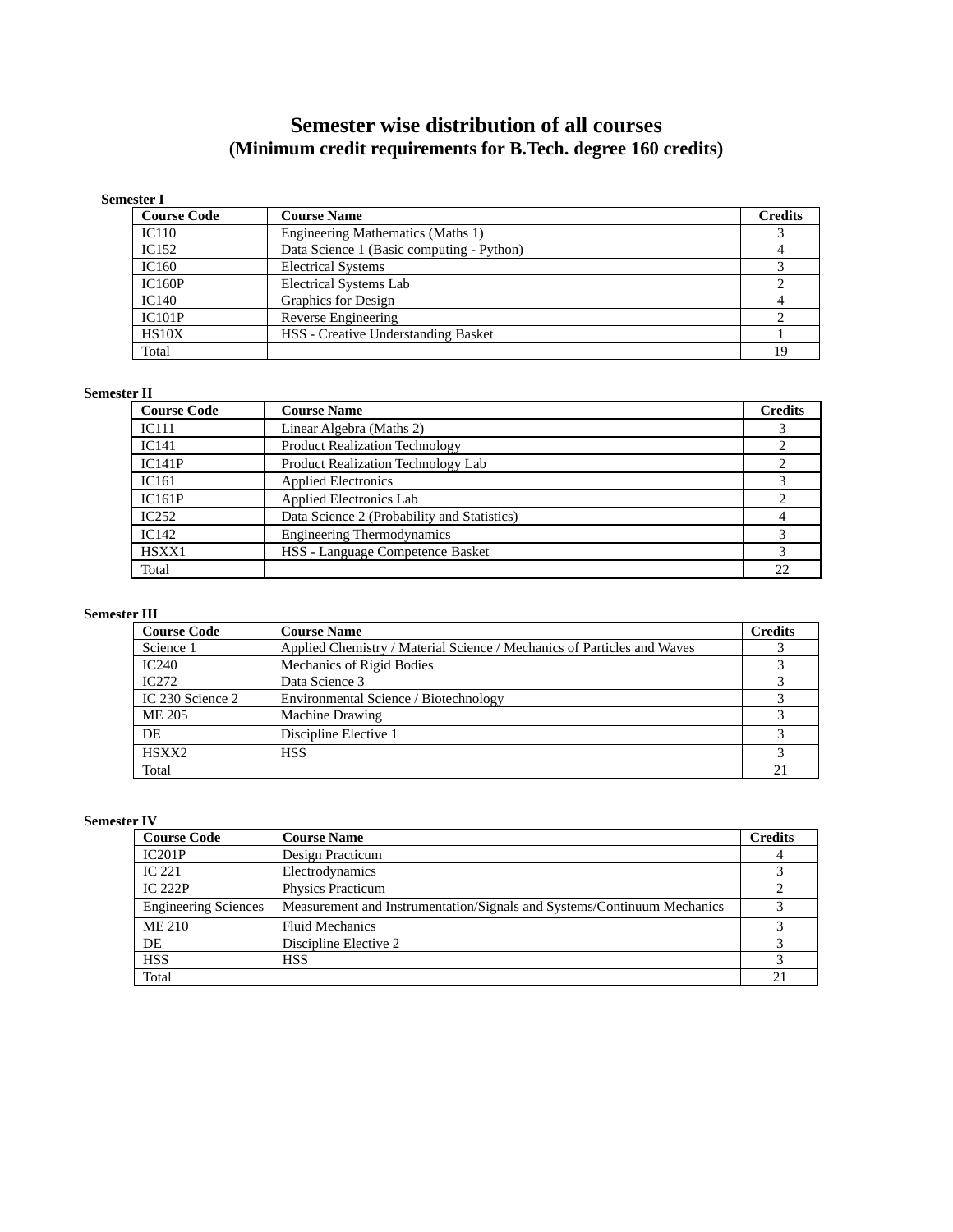#### **Semester V**

| <b>Course Code</b> | <b>Course Name</b>               | <b>Credits</b> |
|--------------------|----------------------------------|----------------|
| ME 206             | <b>Mechanics of Solids</b>       |                |
| <b>ME 303</b>      | <b>Heat Transfer</b>             |                |
| <b>ME 308</b>      | <b>Manufacturing Engineering</b> |                |
| <b>ME 311P</b>     | Design Lab 1                     |                |
| DE                 | Discipline Elective 3            |                |
| <b>HSS</b>         | <b>HSS Elective</b>              | З              |
| <b>HSS</b>         | <b>HSS Core/Elective</b>         |                |
| FE                 | <b>Free Elective</b>             |                |
| Total              |                                  | 22             |

#### **Semester VI**

| <b>Course Code</b> | <b>Course Name</b>                            | <b>Credits</b> |
|--------------------|-----------------------------------------------|----------------|
| <b>ME 309</b>      | Theory of Machines                            |                |
| <b>ME 307</b>      | <b>Energy Conversion Devices</b>              |                |
| <b>ME 312P</b>     | Design Lab 2                                  |                |
| DP 301P/FE         | ISTP (or Discipline Elective + Free Elective) |                |
| DE                 | Discipline Elective 4                         |                |
| <b>HSS</b>         | <b>HSS Core / Elective</b>                    |                |
| ME 452             | Robotics and Control                          |                |
| Total              |                                               |                |

#### **Semester VII**

| <b>Course Code</b> | <b>Course Name</b>                | <b>Credits</b> |
|--------------------|-----------------------------------|----------------|
| <b>MEXXX</b>       | Internship                        |                |
| <b>ME 305</b>      | Design of Machine Elements        |                |
| <b>ME 310P</b>     | Thermo-fluid Lab                  |                |
| <b>DP 401P ME</b>  | Major Technical Project 1 (or DE) |                |
| FE                 | <b>Free Elective</b>              |                |
| FE                 | <b>Free Elective</b>              |                |
| FE                 | <b>Free Elective</b>              |                |
| Total              |                                   |                |

#### **Semester VIII**

| <b>Course Code</b> | <b>Course Name</b>                     | <b>Credits</b> |
|--------------------|----------------------------------------|----------------|
| DP 401P ME         | Major Technical Project 2 (or DE + FE) |                |
| FE                 | Free Elective                          |                |
| FE                 | Free Elective                          |                |
| FE                 | Free Elective                          |                |
| FE                 | Free Elective                          |                |
| Total              |                                        |                |

## **Overall total credits: 161**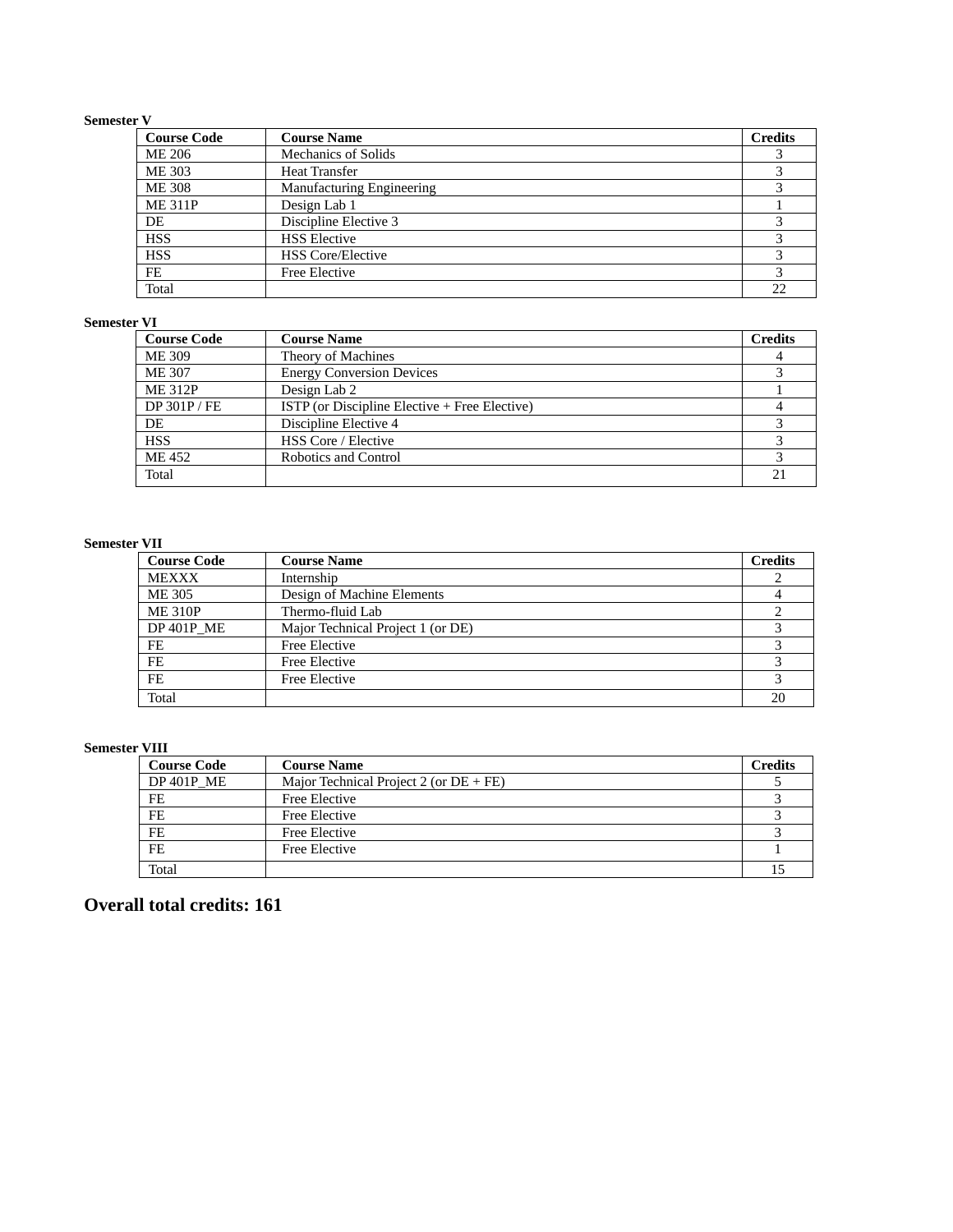| <b>List of Core courses for Mechanical Engineering Program</b> |  |
|----------------------------------------------------------------|--|
| (Total Credits for discipline core $= 33$ )                    |  |

| S.No. | Course code   | <b>Course Title</b>              | <b>Total Credits</b> | <b>Semester</b> |
|-------|---------------|----------------------------------|----------------------|-----------------|
|       | <b>ME 205</b> | <b>Machine Drawing</b>           |                      | Ш               |
|       | ME 210        | <b>Fluid Mechanics</b>           |                      | IV              |
| 3     | ME 206        | <b>Mechanics of Solids</b>       | 3                    |                 |
| 4     | <b>ME 303</b> | <b>Heat Transfer</b>             | 3                    |                 |
| 5.    | <b>ME308</b>  | <b>Manufacturing Engineering</b> | 3                    |                 |
| 6     | <b>ME 307</b> | <b>Energy Conversion Devices</b> |                      | VI              |
|       | ME 309        | Theory of Machines               |                      | VI              |
| 8     | ME 452        | Robotics and Control             | З                    | VI              |
| 9     | ME 311P/312P  | Design Labs 1 and 2              |                      | V and VI        |
| 10    | <b>ME305</b>  | Design of Machine Elements       | 4                    | <b>VII</b>      |
| 11    | <b>ME310P</b> | Thermo-Fluid Laboratory          | ר                    | VII             |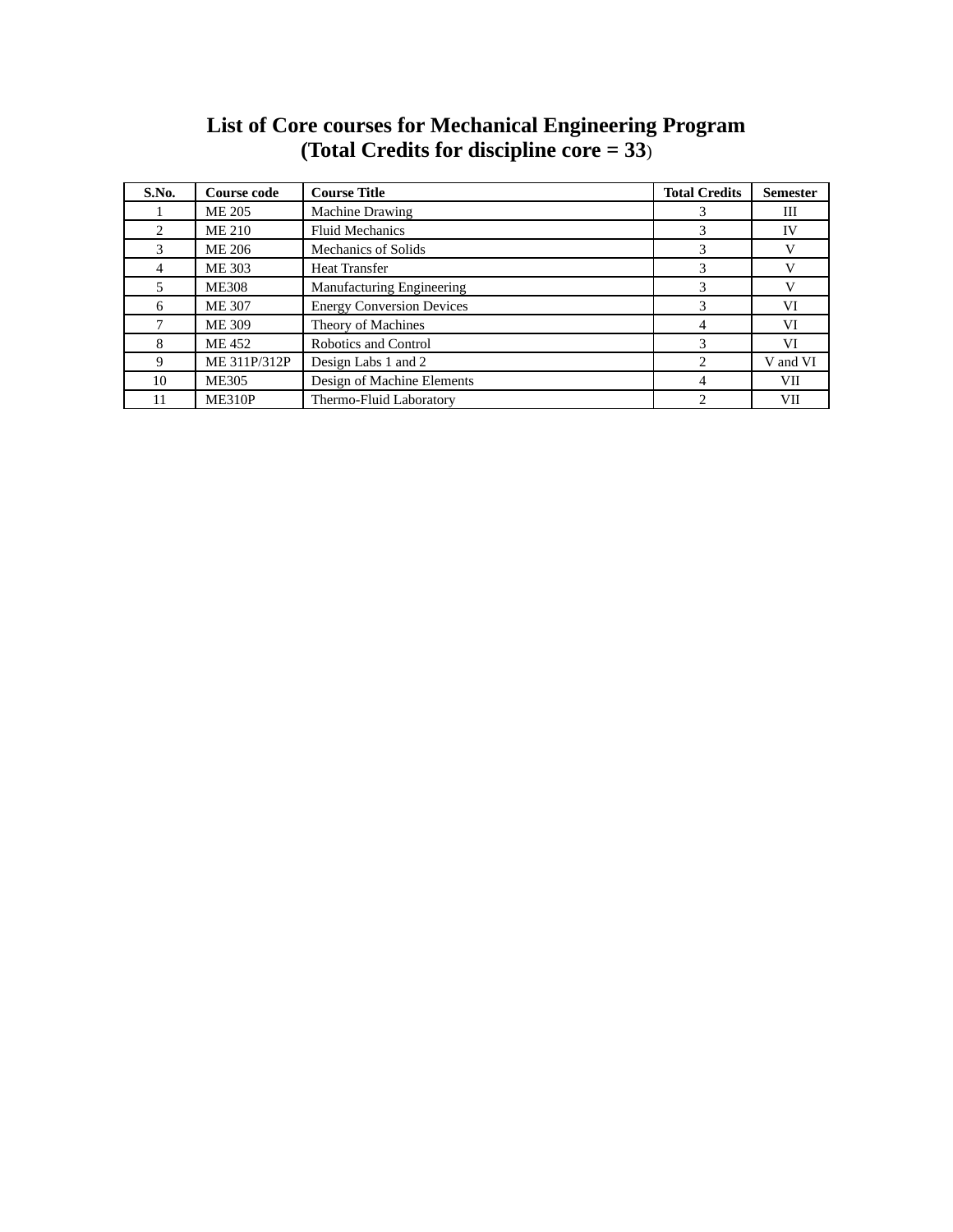| <b>List of Elective courses for Mechanical Engineering Program</b> |  |
|--------------------------------------------------------------------|--|
| (Discipline elective $+$ free elective)                            |  |

| S. No. | <b>Course Code</b> | <b>Course Title</b>                                |
|--------|--------------------|----------------------------------------------------|
| 1      | <b>ME 352</b>      | Finite Element Methods in Engineering              |
| 2      | <b>ME 353</b>      | <b>Electronic Materials and Their Applications</b> |
| 3      | <b>ME 355</b>      | <b>Internal Combustion Engines</b>                 |
| 4      | <b>ME 356</b>      | Principles of Energy Conversion                    |
| 5      | <b>ME 451</b>      | Refrigeration and Air-Conditioning                 |
| 6      | <b>ME 501</b>      | Materials Science for Failure Analysis             |
| 7      | <b>ME 504</b>      | Numerical Methods for Engineering Computation      |
| 8      | <b>ME 505</b>      | Applied Finite Element Method                      |
| 9      | <b>ME 506</b>      | <b>Fundamentals of Fracture Mechanics</b>          |
| 10     | <b>ME 507</b>      | Micro and Nano-Scale Fluid Mechanics               |
| 11     | <b>ME 509</b>      | Nano Manufacturing                                 |
| 12     | <b>ME 510</b>      | <b>Advanced Manufacturing Processes</b>            |
| 13     | <b>ME 513</b>      | Finite Element Method in Engineering               |
| 14     | <b>ME 601</b>      | Finite Element Methods in Engineering              |
| 15     | <b>ME 602</b>      | <b>Mechanical Vibration</b>                        |
| 16     | <b>ME 603</b>      | <b>Advanced Fluid Mechanics</b>                    |
| 17     | <b>ME 604</b>      | Experimental Methods In Thermal Engineering        |
| 18     | <b>ME 605</b>      | Air Conditioning and Ventilation                   |
| 19     | <b>ME 606</b>      | <b>Advanced Solid Mechanics</b>                    |
| 20     | <b>ME 607</b>      | Materials Science for Failure Analysis             |
| 21     | <b>ME 609</b>      | <b>Functional Materials</b>                        |
| 22     | <b>ME 610</b>      | <b>Advanced Thermodynamics</b>                     |
| 23     | <b>ME 611</b>      | Design and Optimization of Thermal Systems         |
| 24     | <b>ME 613</b>      | <b>Thermal Radiation</b>                           |
| 25     | <b>ME 614</b>      | Compressible Flow and Gas Dynamics                 |
| 26     | <b>ME 615</b>      | <b>Applied Computational Fluid Dynamics</b>        |
| 27     | <b>ME 616</b>      | <b>Convective Heat and Mass Transfer</b>           |
| 28     | <b>ME 617</b>      | Mechanics of Composite Materials                   |
| 29     | <b>ME 618</b>      | Stealth Technology: Infrared Signatures            |
| 30     | <b>ME 619</b>      | <b>Experiments in Materials Science</b>            |
| 31     | <b>ME 620</b>      | Modelling and Simulations                          |
| 32     | <b>ME 621</b>      | <b>Aircraft Propulsion</b>                         |
| 33     | <b>ME 622</b>      | <b>Biomechanics of Muscoskeletal Systems</b>       |
| 34     | <b>ME 625</b>      | Introduction to Turbulence and its Modelling       |
| 35     | ME 626             | Acoustics                                          |
| 36     | ME 631             | Heat Transfer and Fluid Flow In Energy Systems     |
| 37     | ME 632             | Mechanics for Energy Systems                       |
| 38     | ME 633             | Design of Energy Systems                           |
| 39     | ME 634             | Thermodynamics of Energy Systems                   |
| 40     | ME 635             | Manufacturing for Energy Systems                   |
| 41     | ME 636             | <b>Combustion Technology</b>                       |
| 42     | ME 637             | <b>Wind Power Plant</b>                            |
| 43     | <b>ME 638</b>      | Solar Thermal Power Plant                          |
| 44     | ME 639             | Thermal Power Plant Engineering                    |
| 45     | <b>ME 640</b>      | <b>Solar Power Utilization</b>                     |
| 46     | <b>ME 641</b>      | <b>Finite Element Method</b>                       |